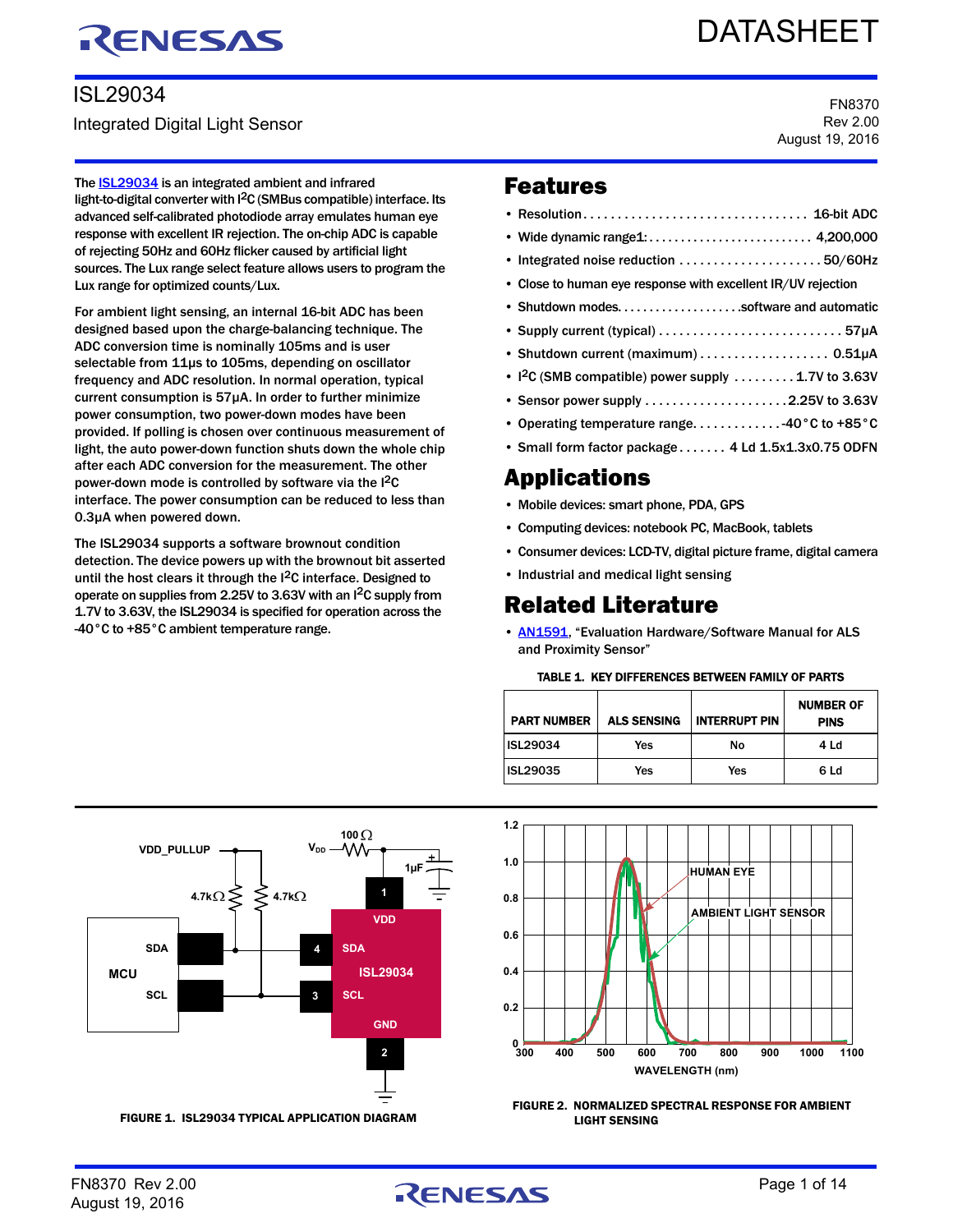# Block Diagram



FIGURE 3. BLOCK DIAGRAM

# Pin Configuration





# Pin Descriptions

| <b>PIN</b><br><b>NUMBER</b> | <b>PIN NAME</b> | <b>DESCRIPTION</b>             |
|-----------------------------|-----------------|--------------------------------|
| 1                           | <b>VDD</b>      | Positive supply                |
| 2                           | <b>GND</b>      | Ground pin                     |
| 3                           | <b>SCL</b>      | 1 <sup>2</sup> C serial clock. |
| 4                           | <b>SDA</b>      | I <sup>2</sup> C serial data.  |

# Ordering Information

| <b>PART NUMBER</b><br>(Notes 1, 2, 3) | <b>TEMP RANGE</b><br>(°C) | <b>TAPE AND REEL</b><br>(UNITS) | <b>PACKAGE</b><br>(RoHS COMPLIANT) | PKG.<br><b>DWG.#</b> |
|---------------------------------------|---------------------------|---------------------------------|------------------------------------|----------------------|
| <b>ISL29034IROZ-T7</b>                | -40 to +85                | 3k                              | 4 Ld ODFN                          | L4.1.5x1.3           |
| ISL29034IROZ-EVALZ                    | <b>Evaluation Board</b>   |                                 |                                    |                      |

NOTES:

<span id="page-1-0"></span>1. Please refer to **[TB347](http://www.intersil.com/content/dam/Intersil/documents/tb34/tb347.pdf)** for details on reel specifications.

<span id="page-1-1"></span>2. These Intersil Pb-free plastic packaged products employ special Pb-free material sets; molding compounds/die attach materials and NiPdAu plate - e4 termination finish, which is RoHS compliant and compatible with both SnPb and Pb-free soldering operations. Intersil Pb-free products are MSL classified at Pb-free peak reflow temperatures that meet or exceed the Pb-free requirements of IPC/JEDEC J STD-020.

<span id="page-1-2"></span>3. For Moisture Sensitivity Level (MSL), please see device information page for **ISL29034**. For more information on MSL please see tech brief **TB477**.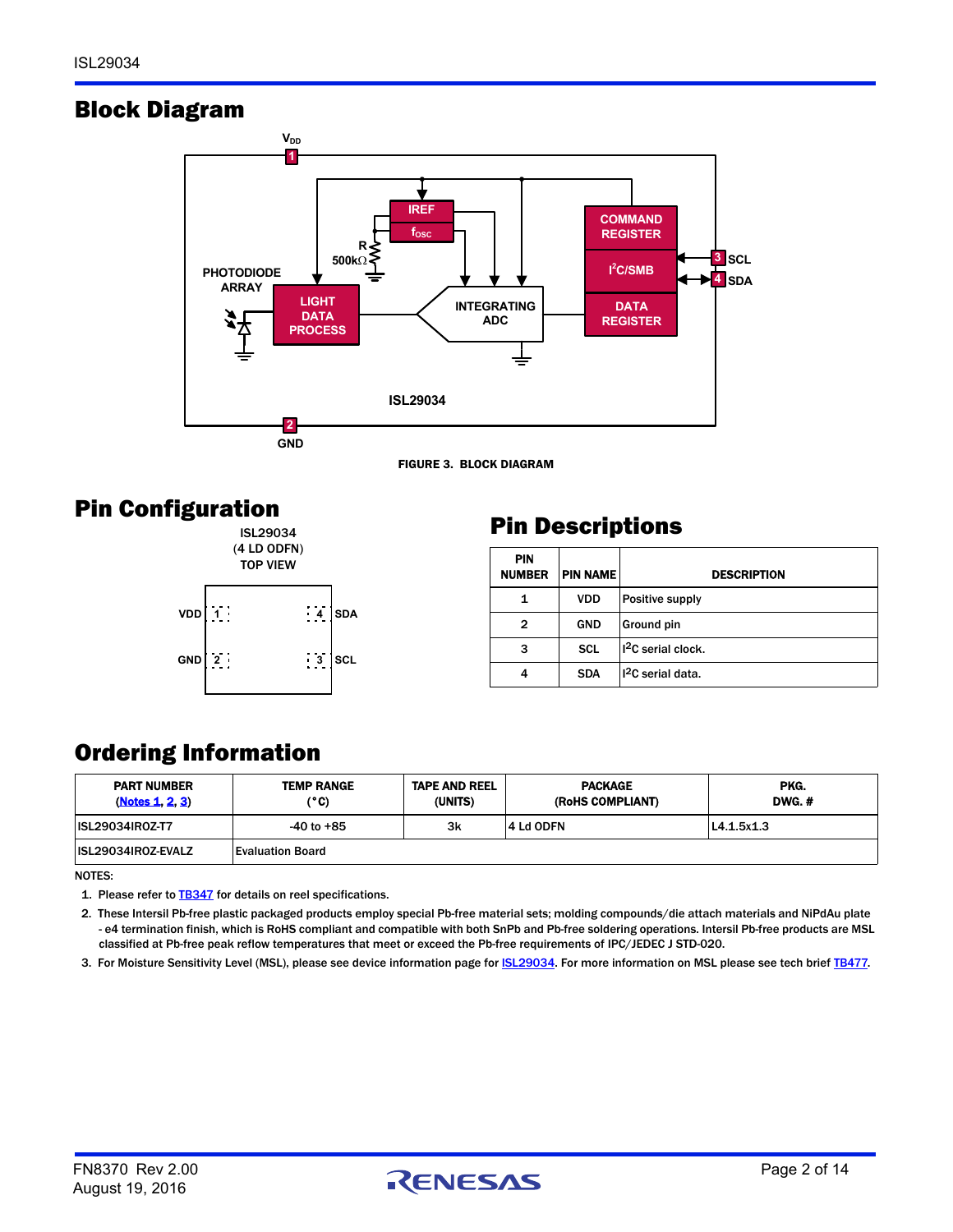## Absolute Maximum Ratings Thermal Information

| <b>ESD Ratings</b> |  |
|--------------------|--|
|                    |  |

| Thermal Resistance (Typical) | $\theta_{IA}$ (°C/W) |
|------------------------------|----------------------|
| 4 Ld ODFN Package (Note 4)   | 287                  |
|                              |                      |
|                              |                      |
|                              |                      |
|                              |                      |

*CAUTION: Do not operate at or near the maximum ratings listed for extended periods of time. Exposure to such conditions may adversely impact product reliability and result in failures not covered by warranty.*

NOTE:

<span id="page-2-2"></span>4.  $\theta_{JA}$  is measured with the component mounted on a high effective thermal conductivity test board in free air. See Tech Brief [TB379](http://www.intersil.com/content/dam/Intersil/documents/tb37/tb379.pdf) for details.

#### **Electrical Specifications**  $V_{DD} = 3.0V$ ,  $T_A = +25^\circ$ C, 16-bit ADC operation, unless otherwise specified.

| <b>PARAMETER</b>                                    | <b>SYMBOL</b>                   | <b>TEST CONDITIONS</b>                                              | <b>MIN</b><br>(Note 7) | <b>TYP</b> | <b>MAX</b><br>(Note 7) | <b>UNIT</b>   |
|-----------------------------------------------------|---------------------------------|---------------------------------------------------------------------|------------------------|------------|------------------------|---------------|
| <b>Power Supply Range</b>                           | $V_{DD}$                        |                                                                     | 2.25                   |            | 3.63                   | V             |
| <b>Supply Current</b>                               | <b>I</b> <sub>DD</sub>          |                                                                     |                        | 57         | 85                     | μA            |
| Supply Current when Powered Down                    | $I_{DD1}$                       | Software disabled or auto power-down                                |                        | 0.24       | 0.51                   | μA            |
| Supply Voltage Range for I <sup>2</sup> C Interface | $V_{12C}$                       |                                                                     | 1.70                   |            | 3.63                   | V             |
| ADC Integration/Conversion Time                     | $t_{\rm int}$                   | 16-bit ADC data                                                     |                        | 105        |                        | ms            |
| <sup>12</sup> C Clock Rate Range                    | $F_{12C}$                       |                                                                     |                        | 400        |                        | kHz           |
| <b>Count Output When Dark</b>                       | DATA 0                          | $E = 0$ Lux, Range 0 (1k Lux)                                       |                        | 1          | 5                      | Counts        |
| <b>Full-Scale ADC Code</b>                          | DATA F                          |                                                                     |                        |            | 65535                  | Counts        |
| Part-to-Part Variation ( $3\sigma$ population)      | %/Value                         | $E = 300$ Lux, cold white LED<br>Range 0 (1k Lux)                   |                        | ±5         |                        | %             |
| Light Count Output with LSB of 0.015 Lux/Count      | $ADC_{RO}$                      | $E = 300$ Lux, fluorescent light (Note 5),<br>ALS Range 0 (1k Lux)  | 15000                  | 20473      | 25000                  | Counts        |
| Light Count Output with LSB of 0.06 Lux/Count       | $ADC_{R1}$                      | $E = 300$ Lux, fluorescent light (Note 5),<br>ALS Range 1 (4k Lux)  |                        | 5100       |                        | <b>Counts</b> |
| Light Count Output with LSB of 0.24 Lux/Count       | $ADC_{R2}$                      | $E = 300$ Lux, fluorescent light (Note 5).<br>ALS Range 2 (16k Lux) |                        | 1400       |                        | <b>Counts</b> |
| Light Count Output with LSB of 0.96 Lux/Count       | $ADC_{B3}$                      | $E = 300$ Lux, fluorescent light (Note 5),<br>ALS Range 3 (64k Lux) |                        | 366        |                        | Counts        |
| Infrared Count Output (Note 6)                      | $ADC$ <sub>Reo</sub>            | Range 0 (1k Lux)                                                    | 1402                   | 1997       | 2598                   | Counts        |
| Infrared Count Output (Note 6)                      | $ADC$ <sub>R<sub>R1</sub></sub> | Range 1 (4k Lux)                                                    |                        | 481        |                        | Counts        |
| Infrared Count Output (Note 6)                      | $ADC$ <sub>R22</sub>            | Range 2 (16k Lux)                                                   |                        | 148        |                        | Counts        |
| Infrared Count Output (Note 6)                      | ADC_IR <sub>R3</sub>            | Range 3 (64k Lux)                                                   |                        | 42         |                        | Counts        |
| <b>SDA Current Sinking Capability</b>               | <b>I</b> <sub>SDA</sub>         |                                                                     | 4                      | 5          |                        | mA            |

NOTES:

<span id="page-2-0"></span>5. 550nm green LED is used in production test. The 550nm LED irradiance is calibrated to produce the same DATA count against an illuminance level of 300 Lux fluorescent light.

<span id="page-2-3"></span>6. 850 nm IR LED is used in production test.

<span id="page-2-1"></span>7. Compliance to datasheet limits is assured by one or more methods: production test, characterization and/or design.

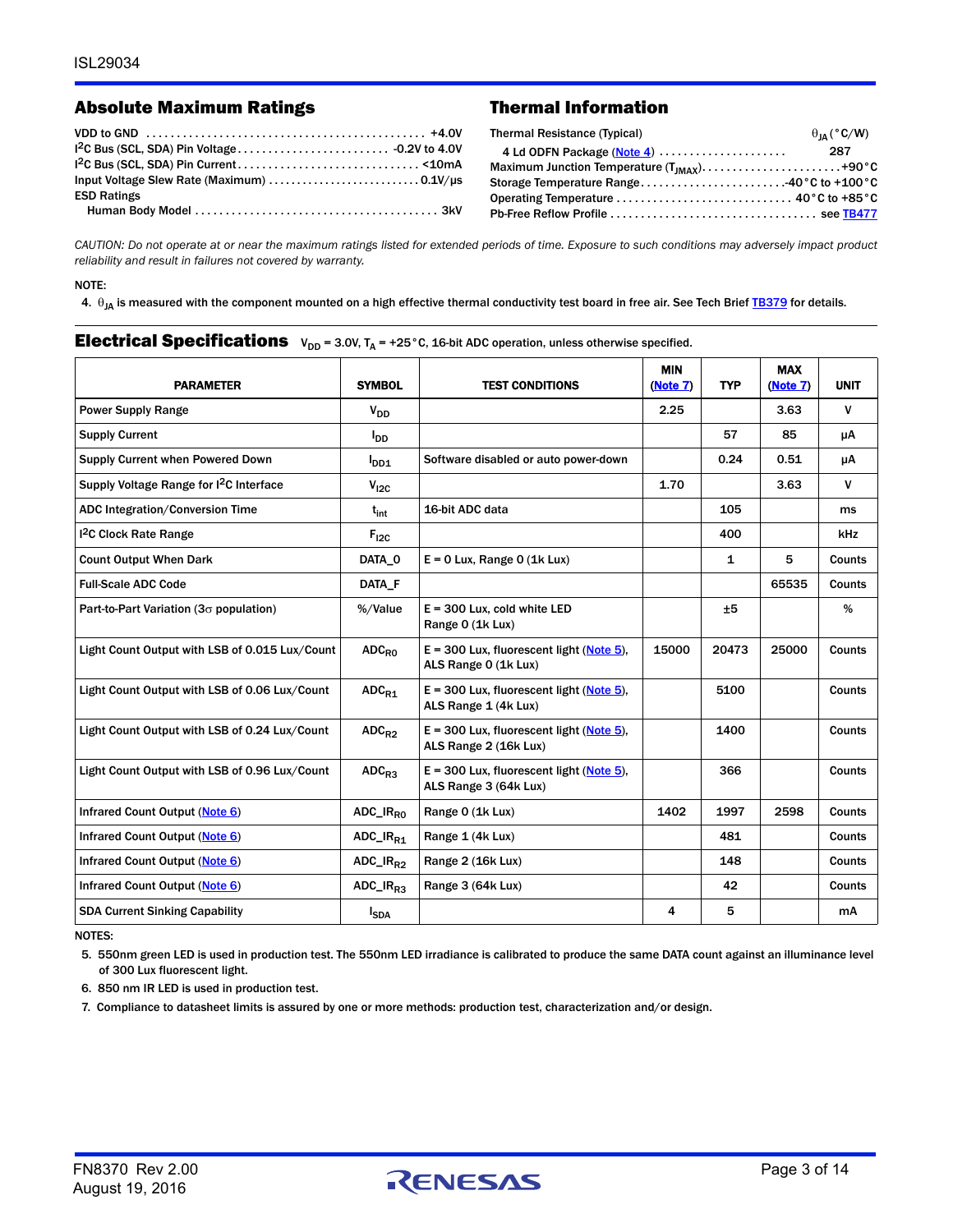# $1^2C$  Interface Specifications  $V_{DD} = 3.0V$ ,  $T_A = +25^{\circ}$ C, 16-bit ADC operation, unless otherwise specified.

| <b>PARAMETER</b>                                                    | <b>SYMBOL</b>                | <b>TEST CONDITIONS</b>                                                                                                                                                                 | <b>MIN</b><br>(Note 7) | <b>TYP</b>           | <b>MAX</b><br>(Note 7) | <b>UNIT</b> |
|---------------------------------------------------------------------|------------------------------|----------------------------------------------------------------------------------------------------------------------------------------------------------------------------------------|------------------------|----------------------|------------------------|-------------|
| SDA and SCL Input Buffer LOW Voltage                                | $V_{\rm H}$                  |                                                                                                                                                                                        |                        |                      | 0.55                   | V           |
| SDA and SCL Input Buffer HIGH Voltage                               | $V_{\text{IH}}$              |                                                                                                                                                                                        | 1.25                   |                      |                        | v           |
| SDA and SCL Input Buffer Hysteresis                                 | $V_{HVS}$<br>(Note 8)        |                                                                                                                                                                                        |                        | $0.05 \times V_{DD}$ |                        | v           |
| <b>SDA Output Buffer LOW Voltage</b><br>(open-drain), Sinking 4mA   | $V_{OL}$<br>(Note 8)         |                                                                                                                                                                                        | 0                      | 0.06                 | 0.40                   | v           |
| SDA and SCL Pin Capacitance                                         | $C_{\text{PIN}}$<br>(Note 8) | $T_A$ = +25 °C, f = 1MHz, $V_{DD}$ = 5V,<br>$V_{IN}$ = OV, $V_{OUT}$ = OV                                                                                                              |                        |                      | 10                     | рF          |
| <b>SCL Frequency</b>                                                | $f_{\rm SCL}$                |                                                                                                                                                                                        |                        |                      | 400                    | kHz         |
| Pulse Width Suppression Time at SDA and<br><b>SCL Inputs</b>        | $t_{IN}$                     | Any pulse narrower than the maximum<br>specification is suppressed                                                                                                                     |                        |                      | 50                     | ns          |
| SCL Falling Edge to SDA Output Data Valid                           | t <sub>AA</sub>              |                                                                                                                                                                                        |                        |                      | 900                    | ns          |
| Time the Bus Must be Free Before the Start<br>of a New Transmission | $t_{\mathsf{BUF}}$           |                                                                                                                                                                                        | 1300                   |                      |                        | ns          |
| <b>Clock LOW Time</b>                                               | t <sub>LOW</sub>             |                                                                                                                                                                                        | 1300                   |                      |                        | ns          |
| <b>Clock HIGH Time</b>                                              | t <sub>HIGH</sub>            |                                                                                                                                                                                        | 600                    |                      |                        | ns          |
| <b>START Condition Set-Up Time</b>                                  | t <sub>SU:STA</sub>          |                                                                                                                                                                                        | 600                    |                      |                        | ns          |
| <b>START Condition Hold Time</b>                                    | <sup>t</sup> HD:STA          |                                                                                                                                                                                        | 600                    |                      |                        | ns          |
| Input Data Set-Up Time                                              | t <sub>SU:DAT</sub>          |                                                                                                                                                                                        | 100                    |                      |                        | ns          |
| Input Data Hold Time                                                | <sup>t</sup> HD:DAT          |                                                                                                                                                                                        | 30                     |                      |                        | ns          |
| STOP Condition Set-Up Time                                          | t <sub>su:Sto</sub>          |                                                                                                                                                                                        | 600                    |                      |                        | ns          |
| <b>STOP Condition Hold Time</b>                                     | t <sub>HD:STO</sub>          |                                                                                                                                                                                        | 600                    |                      |                        | ns          |
| <b>Output Data Hold Time</b>                                        | $t_{DH}$                     |                                                                                                                                                                                        | 0                      |                      |                        | ns          |
| <b>SDA and SCL Rise Time</b>                                        | t <sub>R</sub><br>(Note 8)   |                                                                                                                                                                                        | $20 + 0.1 x$ Cb        |                      |                        | ns          |
| <b>SDA and SCL Fall Time</b>                                        | tF<br>(Note 8)               |                                                                                                                                                                                        | $20 + 0.1x$ Cb         |                      |                        | ns          |
| Capacitive Loading of SDA or SCL                                    | $c_{h}$<br>(Note 10)         | Total on-chip and off-chip                                                                                                                                                             |                        |                      | 400                    | рF          |
| SDA and SCL Bus Pull-Up Resistor Off-chip                           | $R_{PU}$<br>(Note 8)         | Maximum is determined by $t_{\rm R}$ and $t_{\rm F}$<br>For Cb = 400pF, maximum is about<br>$2k\Omega$ ~2.5k $\Omega$<br>For Cb = 40pF, maximum is about<br>$15k\Omega \sim 20k\Omega$ | $\mathbf{1}$           |                      |                        | kΩ          |

NOTES:

<span id="page-3-0"></span>8. Limits should be considered typical and are not production tested.

<span id="page-3-2"></span>9. These are I2C specific parameters and are not tested, however, they are used to set conditions for testing devices to validate specification.

<span id="page-3-1"></span>10.  $C_b$  is the capacitance of the bus in pF.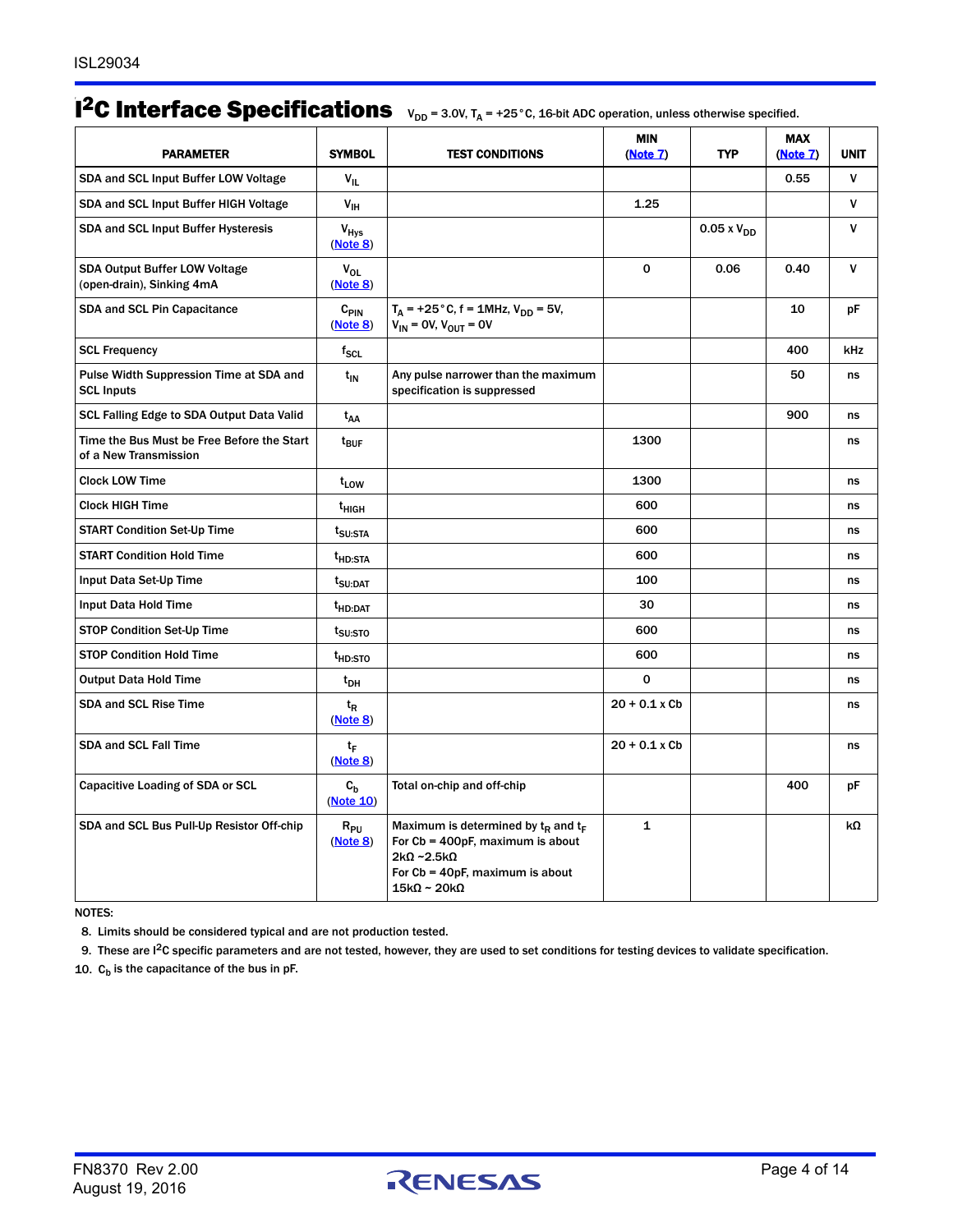# SDA vs SCL Timing



<span id="page-4-0"></span>

FIGURE 5. I<sup>2</sup>C WRITE CYCLE TIMING

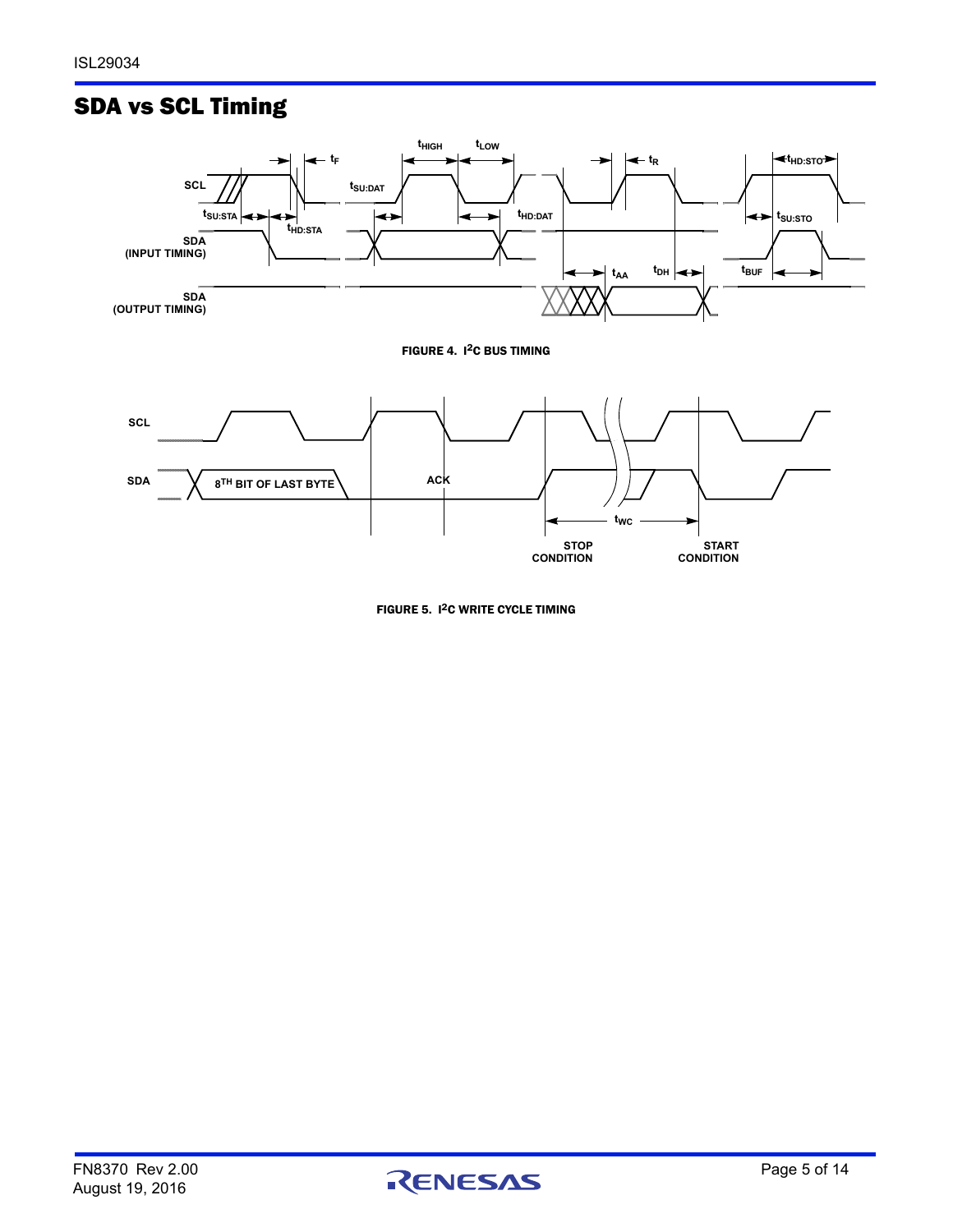## Typical Performance Curves





<span id="page-5-0"></span>





# <span id="page-5-1"></span>Principles of Operation

## Photodiodes and ADC

The ISL29034 contains two photodiode arrays, which convert light into current. A typical spectral response for ambient light sensing is shown in **Figure 6 on page 6**. After light is converted to current during the light signal process, the current output is converted to digital by a built-in 16-bit Analog-to-Digital Converter (ADC). An I 2C command reads the ambient light intensity in counts.

The converter is a charge-balancing integrating type 16-bit ADC. The chosen method for conversion is best for converting small current signals in the presence of an AC periodic noise. A 105ms integration time, for instance, highly rejects 50Hz and 60Hz power line noise simultaneously.

The integration time of the built-in ADC is determined by the internal oscillator, and the n-bit ( $n = 4, 8, 12, 16$ ) counter inside the ADC. A good balancing act of integration time and resolution (depending on the application) is required for optimal results.

The ADC has I<sup>2</sup>C programmable range select to dynamically accommodate various lighting conditions. For very dim conditions, the ADC can be configured at its lowest range (Range 0) in the ambient light sensing.

## Low-Power Operation

**1000**

The ISL29034 initial operation is at the power-down mode after a supply voltage is provided. The data registers contain the default value at 0. When the ISL29034 receives an I<sup>2</sup>C command to do a one-time measurement from an I2C master, it will start the ADC conversion with light sensing. It will go to the power-down mode automatically after one conversion is finished and keep the conversion data available for the master to fetch anytime afterwards. The ISL29034 will continuously do ADC conversion with light sensing if it receives an I<sup>2</sup>C command of continuous measurement. It will continuously update the data registers with the latest conversion data. It will go to the power-down mode after it receives the I<sup>2</sup>C command of power-down.

August 19, 2016

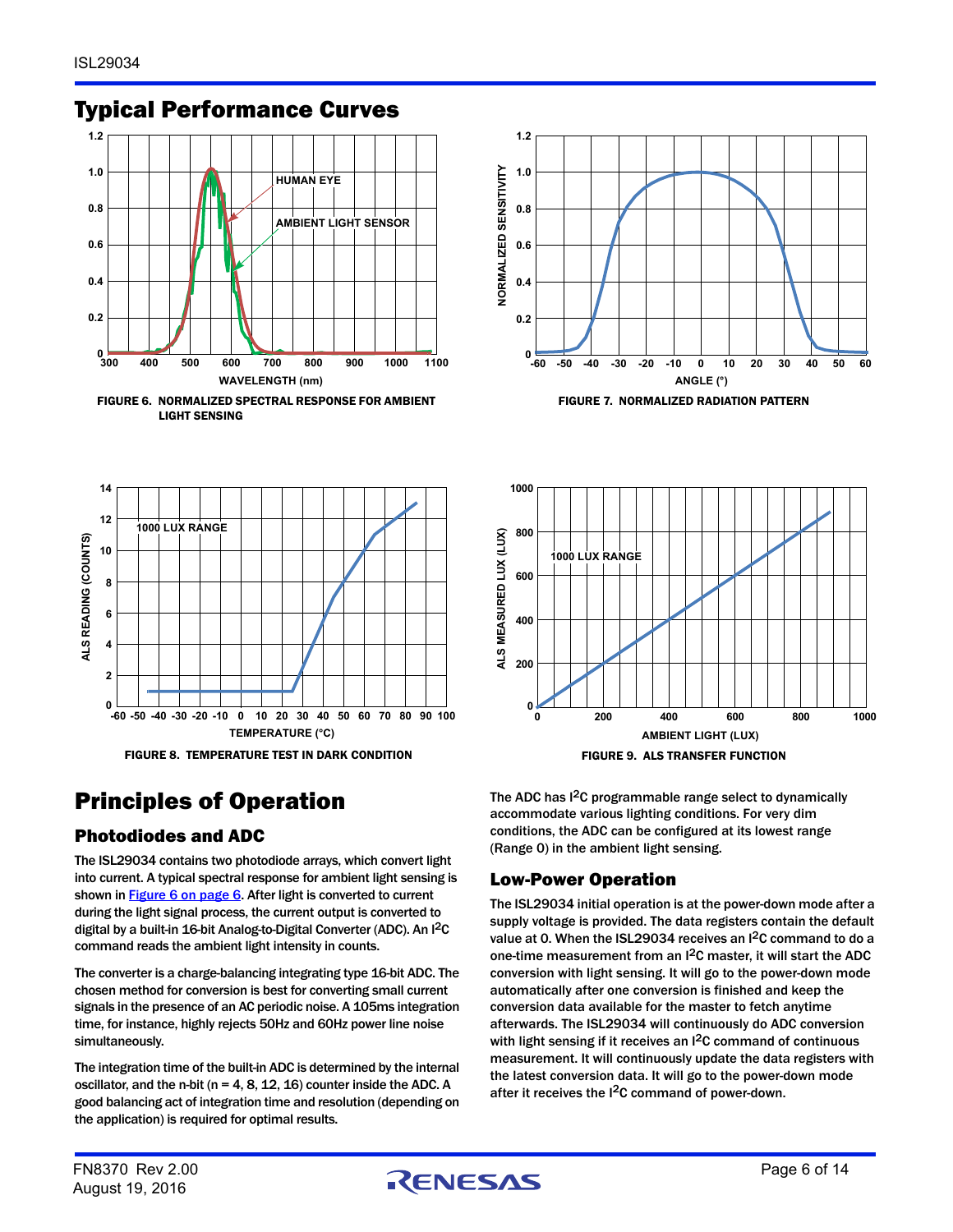## Ambient Light and IR Sensing

There are four operational modes in ISL29034: Programmable ALS once with auto power-down, programmable IR sensing once with auto power-down, programmable continuous ALS sensing and programmable continuous IR sensing. These four modes can be programmed in series to fulfill the application needs. The detailed program configuration is listed in "Command-I Register [\(Address: 0x00\)" on page 9](#page-8-0).

When the part is programmed for ambient light sensing, the ambient light with wavelength within the "Ambient Light Sensing" spectral response curve in **Figure 15** is converted into current. With ADC, the current is converted to an unsigned n-bit (up to 16 bits) digital output.

When the part is programmed for infrared (IR) sensing, the IR light with wavelength within the "IR Sensing" spectral response curve in **Figure 15** is converted into current. With ADC, the current is converted to an unsigned n-bit (up to 16 bits) digital output.

# <span id="page-6-1"></span>Serial Interface

The ISL29034 supports the Inter-Integrated Circuit (I<sup>2</sup>C) bus data transmission protocol. The I2C bus is a two-wire serial bidirectional interface consisting of SCL (Clock) and SDA (Data). Both the wires are connected to the device supply via pull-up resistors. The I<sup>2</sup>C protocol defines any device that sends data onto the bus as a transmitter and the receiving device as the receiver. The device controlling the transfer is a master and the device being controlled is the slave. The transmitting device pulls down the SDA line to transmit a "0" and releases it to transmit a "1". The master always initiates the data transfer, only when the bus is not busy, and provides the clock for both transmit and receive operations. The ISL29034 operates as a slave device in all applications. The serial communication over the I2C interface is conducted by sending the Most Significant Bit (MSB) of each byte of data first.

## Start Condition

During data transfer, the SDA line must remain stable while the SCL line is HIGH. All I2C interface operations must begin with a START condition, which is a HIGH to LOW transition of SDA while SCL is HIGH (refer to [Figure 12 on page 8\)](#page-7-0). The ISL29034 continuously monitors the SDA and SCL lines for the START condition and does not respond to any command until this condition is met (refer to [Figure 12\)](#page-7-0). A START condition is ignored during the power-up sequence.

## Stop Condition

All <sup>2</sup>C interface operations must be terminated by a STOP condition, which is a LOW to HIGH transition of SDA while SCL is HIGH (refer to **Figure 12**). A STOP condition at the end of a read/write operation places the device in its standby mode. If a stop is issued in the middle of a Data byte, or before 1 full Data byte + ACK is sent, then the serial communication of the ISL29034 resets itself without performing the read/write. The contents of the array are not affected.

## Acknowledge

An Acknowledge (ACK) is a software convention used to indicate a successful data transfer. The transmitting device releases the

SDA bus after transmitting 8 bits. During the ninth clock cycle, the receiver pulls the SDA line LOW to acknowledge the reception of the eight bits of data (refer to [Figure 12\)](#page-7-0). The ISL29034 responds with an ACK after recognition of a START condition followed by a valid Identification Byte, and once again, after successful receipt of an Address Byte. The ISL29034 also responds with an ACK after receiving a Data byte of a write operation. The master must respond with an ACK after receiving a Data byte of a read operation.

## Device Addressing

Following a START condition, the master must output a Device Address byte. The 7 MSBs of the Device Address byte are known as the device identifier. The device identifier bits of the ISL29034 are internally hard-wired as "1000100". The LSB of the Device Address byte is defined as a Read or Write ( $R/\overline{W}$ ) bit. When this  $R/\overline{W}$  bit is a "1", a read operation is selected and when "0", a write operation is selected (refer to [Figure 10](#page-6-0)). The master generates a START condition followed by Device Address byte  $1000100x$  (x as R/W) and the ISL29034 compares it with the internal device identifier. Upon a correct comparison, the device outputs an acknowledge (LOW) on the SDA line (refer to [Figure 12\)](#page-7-0).



<span id="page-6-0"></span>FIGURE 10. DEVICE ADDRESS, REGISTER ADDRESS AND DATA BYTE

## Write Operation

#### BYTE WRITE

In a byte write operation, the ISL29034 requires the Device Address byte, Register Address byte, and the Data byte. The master starts the communication with a START condition. Upon receipt of the Device Address byte, Register Address byte and the Data byte, the ISL29034 responds with an Acknowledge (ACK). Following the ISL29034 data acknowledge response, the master terminates the transfer by generating a STOP condition.

The ISL29034 then begins an internal write cycle of the data to the volatile memory. During the internal write cycle, the device inputs are disabled and the SDA line is in a high impedance state, so the device will not respond to any requests from the master (refer to  $Figure 11$ ).

#### BURST WRITE

The ISL29034 has a burst write operation, which allows the master to write multiple consecutive bytes from a specific address location. It is initiated in the same manner as the byte write operation, but instead of terminating the write cycle after the first Data byte is transferred, the master can write to the whole register array. After the receipt of each byte, the ISL29034 responds with an acknowledge, and the address is internally incremented by one. The address pointer remains at the last address byte written. When the counter reaches the end of the register address list, it "rolls over" and goes back to the first Register Address.

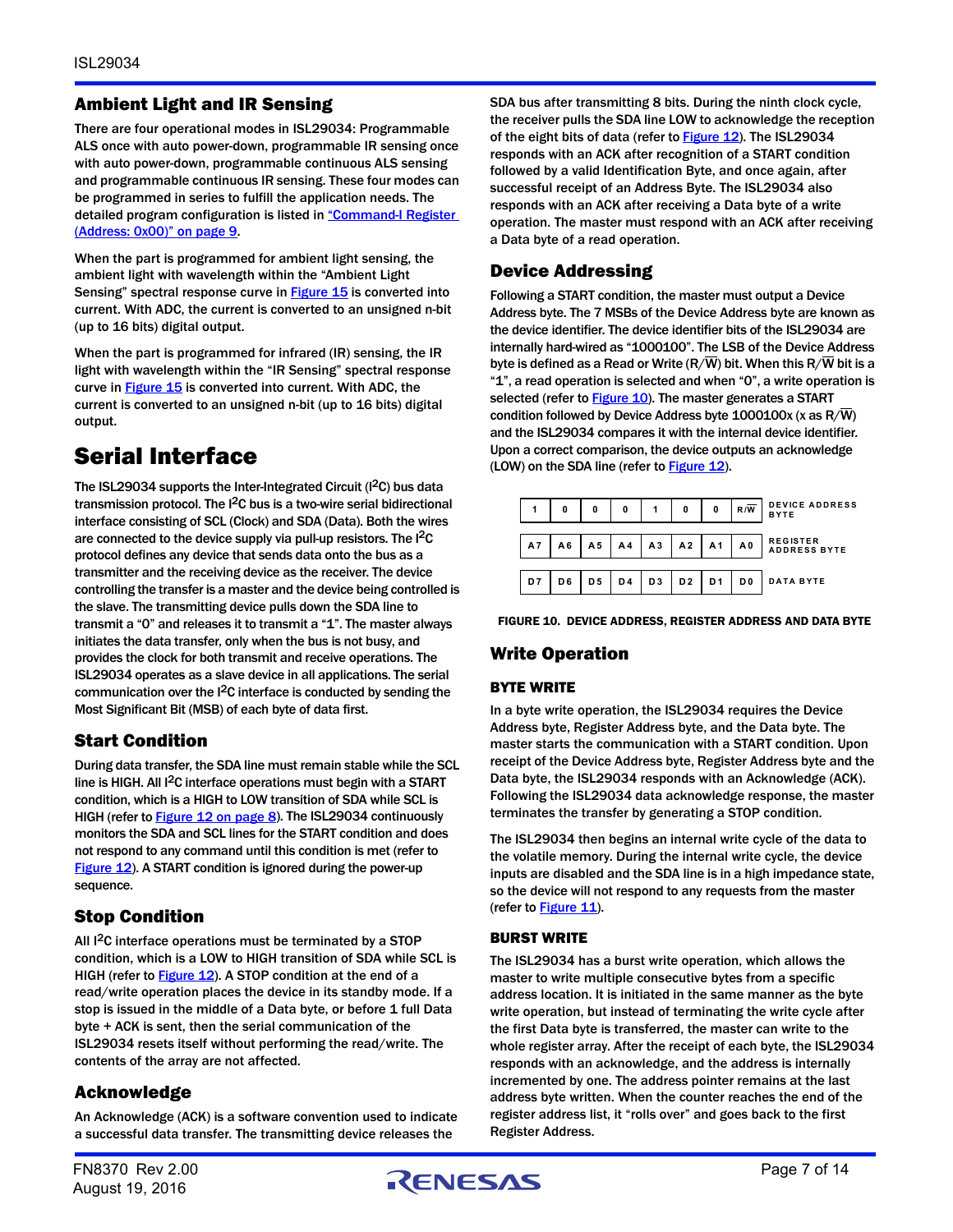<span id="page-7-1"></span>

FIGURE 12. START, DATA STABLE, ACKNOWLEDGE AND STOP CONDITION

## <span id="page-7-0"></span>Read Operation

The ISL29034 has two basic read operations: Byte read and Burst read.

#### BYTE READ

Byte read operations allow the master to access any register location in the ISL29034. The Byte read operation is a two step process. The master issues the START condition, and the Device Address byte with the R/ $\overline{W}$  bit set to "0", receives an acknowledge, then issues the Register Address byte. After acknowledging receipt of the Register Address byte, the master immediately issues another START condition and the Device Address byte with the R/ $\overline{W}$  bit set to "1". This is followed by an acknowledge from the device and then by the 8-bit data word. The master terminates the read operation by not responding with an acknowledge and then issuing a stop condition (refer to [Figure 13\)](#page-8-1).

#### BURST READ

Burst read operation is identical to the Byte read operation. After the first Data byte is transmitted, the master now responds with an acknowledge, indicating it requires additional data. The device continues to output data for each acknowledge received. The master terminates the read operation by not responding with an acknowledge but issuing a STOP condition (refer to **[Figure 14](#page-8-2))**.

For more information about the I<sup>2</sup>C standard, please consult the Phillips<sup>™</sup> I<sup>2</sup>C specification documents.

# Power-On Reset

The Power-On Reset (POR) circuitry protects the internal logic against powering up in the incorrect state. The ISL29034 will power-up into Standby mode after  $V_{DD}$  exceeds the POR trigger level and will power-down into Reset mode when  $V_{DD}$  drops below the POR trigger level. This bidirectional POR feature protects the device against 'brown-out' failure following a temporary loss of power.

The POR is an important feature because it prevents the ISL29034 from starting to operate with insufficient voltage, prior to stabilization of the internal bandgap. The ISL29034 prevents communication to its registers and greatly reduces the likelihood of data corruption on power-up.

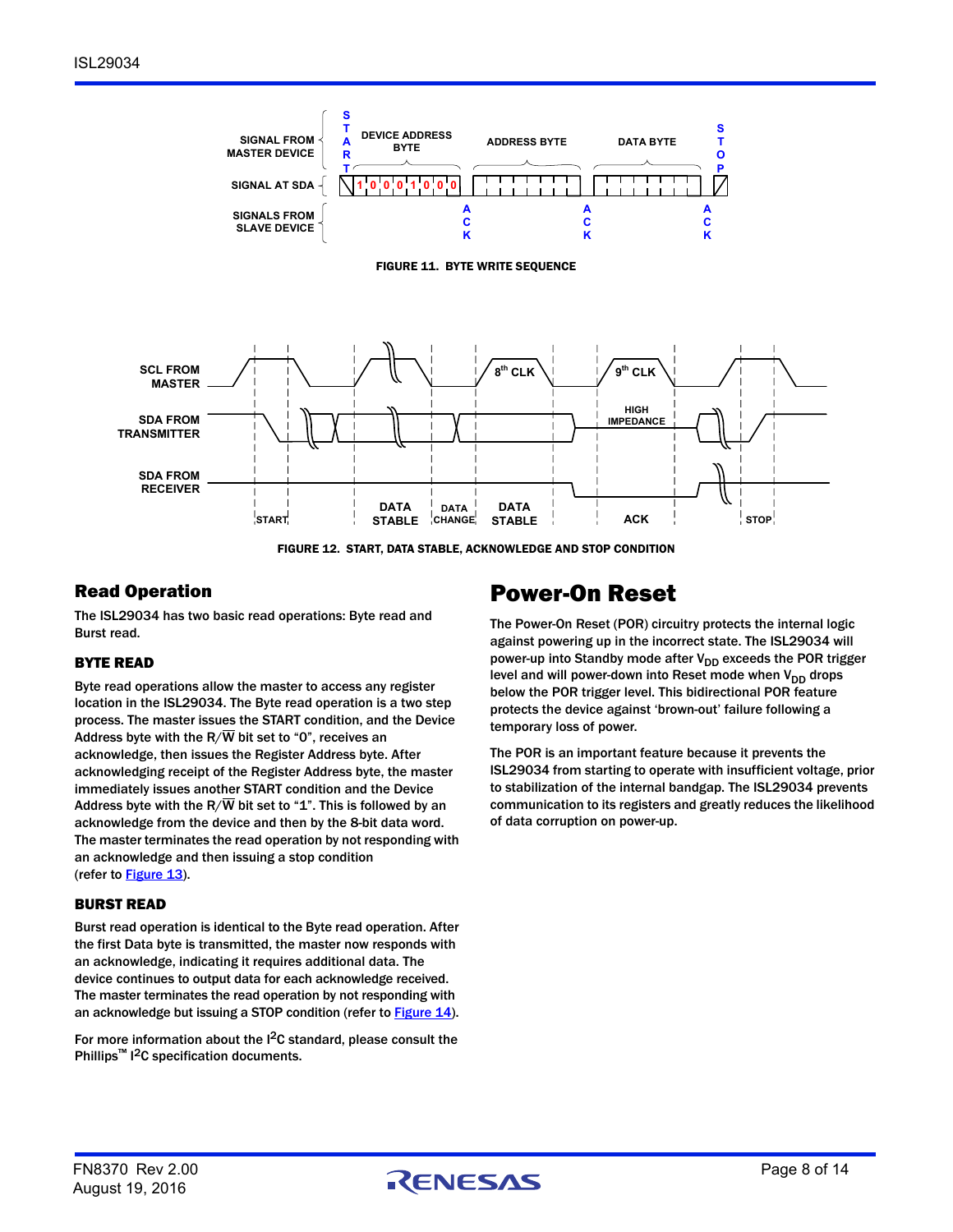



<span id="page-8-1"></span>

FIGURE 14. BURST READ SEQUENCE

TABLE 2. REGISTER MAP

<span id="page-8-2"></span>

|                           | <b>REGISTER</b><br><b>ADDRESS</b> |            |                 |                 |                 |                           | <b>REGISTER BITS</b>                                  |                 |                |                |                |               |
|---------------------------|-----------------------------------|------------|-----------------|-----------------|-----------------|---------------------------|-------------------------------------------------------|-----------------|----------------|----------------|----------------|---------------|
| <b>NAME</b>               | <b>DEC</b>                        | <b>HEX</b> | <b>B7</b>       | <b>B6</b>       | <b>B5</b>       | <b>B4</b>                 | <b>B3</b><br><b>B2</b><br><b>B1</b><br>B <sub>0</sub> |                 |                |                | <b>DEFAULT</b> | <b>ACCESS</b> |
| <b>COMMAND-I</b>          | 0                                 | 0x00       | OP <sub>2</sub> | OP <sub>1</sub> | OP <sub>0</sub> |                           | <b>RESERVED</b>                                       |                 |                |                | 0x00           | <b>RW</b>     |
| <b>COMMAND-II</b>         | 1                                 | 0x01       |                 | <b>RESERVED</b> |                 |                           |                                                       | <b>RESO</b>     | <b>RANGE1</b>  | <b>RANGEO</b>  | 0x00           | <b>RW</b>     |
| <b>DATA<sub>LSB</sub></b> | 2                                 | 0x02       | D7              | D <sub>6</sub>  | D <sub>5</sub>  | D <sub>4</sub>            | D <sub>3</sub>                                        | D <sub>2</sub>  | D <sub>1</sub> | D <sub>0</sub> | 0x00           | <b>RO</b>     |
| <b>DATA<sub>MSB</sub></b> | 3                                 | 0x03       | D <sub>15</sub> | D <sub>14</sub> | D <sub>13</sub> | D <sub>12</sub>           | D <sub>11</sub>                                       | D <sub>10</sub> | D <sub>9</sub> | D <sub>8</sub> | 0x00           | <b>RO</b>     |
| ID                        | 15                                | 0x0F       | <b>BOUT</b>     | <b>RESERVED</b> | 1               | 0<br>1<br><b>RESERVED</b> |                                                       |                 | 1x101xxx       | <b>RW</b>      |                |               |

# Register Description

Following are detailed descriptions of the control registers related to the operation of the ISL29034 ambient light sensor device. These registers are accessed by the I2C serial interface. For details on the I<sup>2</sup>C interface, refer to ["Serial Interface" on page 7.](#page-6-1)

All the features of the device are controlled by the registers. The ADC data can also be read. The following sections explain the details of each register bit. All RESERVED bits are Intersil used bits ONLY. The value of the reserved bit can change without notice.

## Decimal to Hexadecimal Conversion

To convert decimal value to hexadecimal value, divide the decimal number by 16, and write the remainder on the side as the least significant digit. This process is continued by dividing the quotient by 16 and writing the remainder until the quotient is 0. When performing the division, the remainders, which will represent the hexadecimal equivalent of the decimal number, are written beginning with the least significant digit (right) and each new digit is written to the next most significant digit (the left) of the previous digit. Consider the number 175 decimal.

#### TABLE 3. DECIMAL TO HEXADECIMAL

| <b>DIVISION</b> | <b>OUOTIENT</b> | <b>REMINDER</b> | <b>HEX NUMBER</b> |  |
|-----------------|-----------------|-----------------|-------------------|--|
| 175/16          | $10 = A$        | $15 = F$        | 0xAF              |  |

## <span id="page-8-0"></span>Command-I Register (Address: 0x00)

#### TABLE 4. COMMAND-I REGISTER ADDRESS

|                                    | <b>REGISTER BITS</b><br><b>ADDR</b> |           |           |           |                 |  | <b>DFLT</b> |      |    |       |
|------------------------------------|-------------------------------------|-----------|-----------|-----------|-----------------|--|-------------|------|----|-------|
| <b>NAME</b>                        | (HEX)                               | <b>B7</b> | <b>B6</b> | <b>B5</b> | <b>B4 B3</b>    |  | B2          | B1   | BO | (HEX) |
| COMMAND-I   0x00   0P2   0P1   0P0 |                                     |           |           |           | <b>RESERVED</b> |  |             | 0x00 |    |       |

The Command-I register consists three operation mode bits. The default register value is 0x00 at power-on.

Command-I Register (Address: 0x0 Operation Mode Bits[7:5])

The ISL29034 has different operating modes. These modes are selected by setting B7 to B5 bits on register address 0x00. The device powers up on a disable mode. [Table 5 on page 10](#page-9-0) lists the possible operating modes.

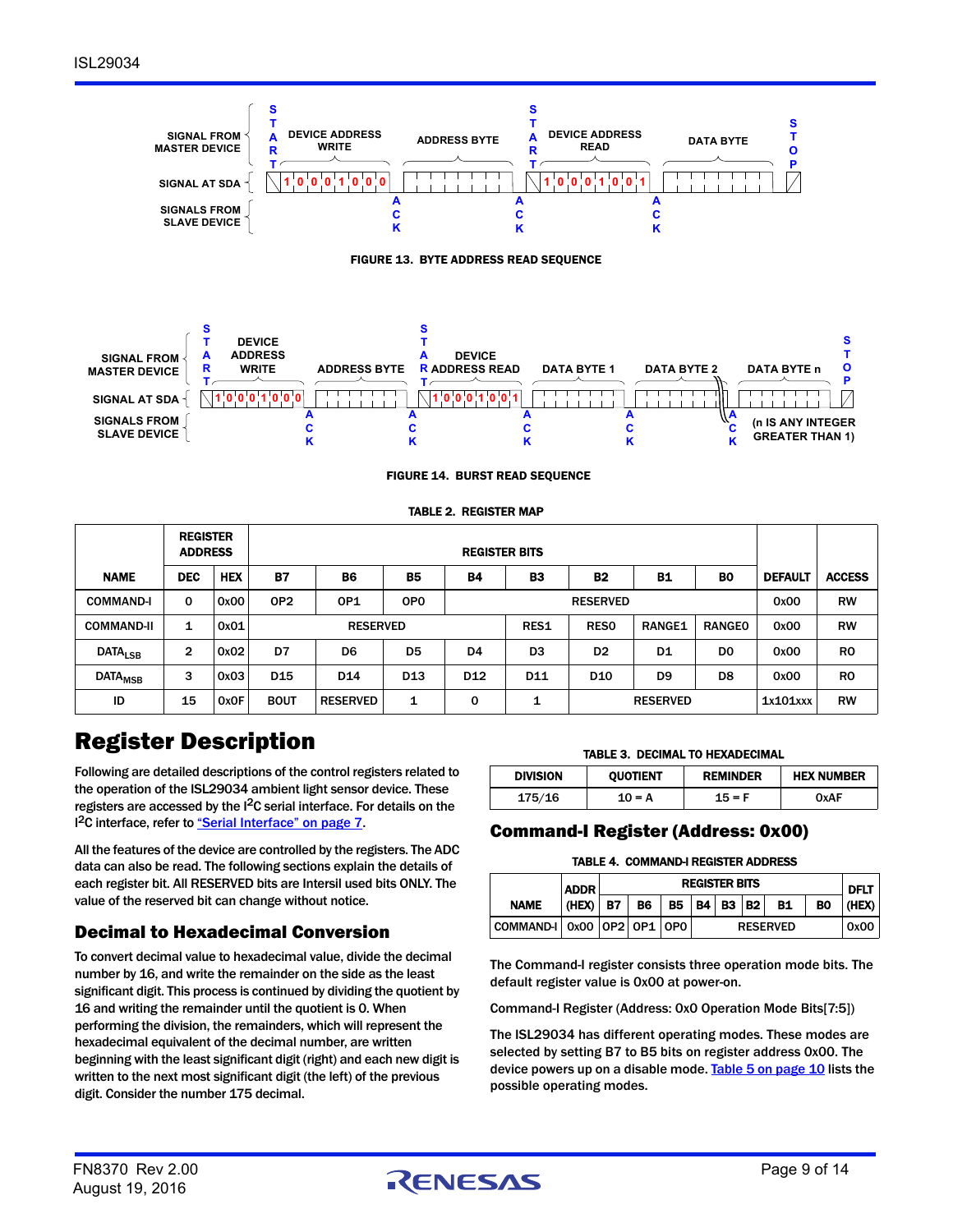<span id="page-9-0"></span>

| <b>B7</b>    | В6 | <b>B5</b> | <b>OPERATION</b>                                                                                           |
|--------------|----|-----------|------------------------------------------------------------------------------------------------------------|
| 0            | 0  | 0         | Power-down the device (Default)                                                                            |
| 0            | 0  | 1         | The device measures ALS only once every integration<br>cycle. This is the lowest operating mode. (Note 11) |
| 0            | 1  | 0         | IR once                                                                                                    |
| 0            | 1  | 1         | Reserved (Do Not Use)                                                                                      |
| $\mathbf{1}$ | 0  | 0         | Reserved (Do Not Use)                                                                                      |
| 1            | 0  | 1         | <b>Measures ALS continuously</b>                                                                           |
| 1            | 1  | 0         | <b>Measures IR continuous</b>                                                                              |
| 1            | 1  | 1         | Reserved (Do Not Use)                                                                                      |

TABLE 5. OPERATING MODES BITS

NOTE:

<span id="page-9-3"></span>11. Intersil does not recommend using this mode

#### Command-II Register (Address: 0x01)

#### TABLE 6. COMMAND-II REGISTER BITS

|                       | REG.<br><b>REGISTER BITS</b> |                 |  |  |  |                        |                          |           |    |                      |  |
|-----------------------|------------------------------|-----------------|--|--|--|------------------------|--------------------------|-----------|----|----------------------|--|
| <b>NAME</b>           | <b>ADDR</b><br>(HEX)         |                 |  |  |  | B7   B6   B5   B4   B3 | <b>B2</b>                | <b>B1</b> | B0 | <b>DFLT</b><br>(HEX) |  |
| <b>COMMAND</b><br>-11 | 0x01                         | <b>RESERVED</b> |  |  |  |                        | RES RES RANGE RANGE 0x00 |           |    |                      |  |

The Command-II register consists of ADC control bits. In this register, there are two range bits and two ADC resolution bits. The default register value is 0x00 at power-on.

#### FULL SCALE LUX RANGE [B1:B0]

The full scale Lux range has four different selectable ranges. The range determines the full scale Lux range (1k, 4k, 16k, and 64k). Each range has a maximum allowable Lux value. [Table 7](#page-9-2) lists the possible values of FSR.

<span id="page-9-2"></span>

| <b>RANGE</b><br><b>SELECTION</b> | B1 | BO | <b>FULL SCALE LUX RANGE</b><br>(LUX) |
|----------------------------------|----|----|--------------------------------------|
| O                                | 0  |    | 1,000                                |
|                                  | 0  |    | 4,000                                |
| 2                                |    |    | 16,000                               |
| 3                                |    |    | 64,000                               |

#### TABLE 7. RANGE REGISTER BITS

## Integration Time ADC Resolution [B3:B2]

B2 and B3 determine the ADC's resolution and the number of clock cycles per conversion. Changing the number of clock cycles does more than just change the resolution of the device; it also changes the integration time, which is the period the device's Analog-to-Digital (A/D) converter samples the photodiode current signal for a measurement. [Table 8](#page-9-1) lists the possible ADC resolution. Only 16 bit ADC resolution can reject better 50Hz/60Hz noise flickering light source.

#### TABLE 8. ADC RESOLUTION DATA WIDTH

<span id="page-9-1"></span>

| B3 | <b>B2</b> | <b>NUMBER OF CLOCK CYCLES</b> | n-BIT ADC |
|----|-----------|-------------------------------|-----------|
|    | o         | $2^{16} = 65,536$             | 16        |
|    |           | $2^{12} = 4,096$              | 12        |
|    |           | $2^8$ = 256                   | 8         |
|    |           | $2^4$ = 16                    |           |

#### Integration Time

#### TABLE 9. INTEGRATION TIME OF n-BIT ADC

| n # ADC BITS | <b>INTEGRATION TIME (ms)</b> |
|--------------|------------------------------|
|              | 0.022                        |
| 8            | 0.352                        |
| 12           | 5.6                          |
| 16           | 105                          |

#### Data Registers (Addresses: 0x02 and 0x03)

#### TABLE 10. ADC REGISTER BITS

|                                                                | <b>REGISTER BITS</b><br>Reg. |           |                |                |           |                |                |                |                |                      |
|----------------------------------------------------------------|------------------------------|-----------|----------------|----------------|-----------|----------------|----------------|----------------|----------------|----------------------|
| <b>NAME</b>                                                    | <b>Addr</b><br>(HEX)         | <b>B7</b> | <b>B6</b>      | <b>B5</b>      | <b>B4</b> | <b>B3</b>      | <b>B2</b>      | <b>B1</b>      | B <sub>0</sub> | <b>DFLT</b><br>(HEX) |
| DATA <sub>LSB</sub> $\vert 0x02 \vert$ D7                      |                              |           | D <sub>6</sub> | D <sub>5</sub> | D4        | D <sub>3</sub> | D <sub>2</sub> | D <sub>1</sub> | D <sub>0</sub> | 0x00                 |
| DATA <sub>MSB</sub>   0x03   D15   D14   D13   D12   D11   D10 |                              |           |                |                |           |                |                | D <sub>9</sub> | D8             | 0x00                 |

The ISL29034 has two 8-bit read-only registers to hold the upper and lower byte of the ADC value. The Upper byte is accessed at Address 0x03 and the Lower byte is accessed at Address 0x02. For 16-bit resolution, the data is from D0 to D15; for 12-bit resolution, the data is from D0 to D11; for 8-bit resolution, the data is from D0 to D7 and for 4-bit resolution, the data is from D0 to D3. The registers are refreshed after every conversion cycle. The default register value is 0x00 at power-on.

#### TABLE 11. ADC DATA REGISTERS

| <b>ADDRESS</b><br>(HEX) | <b>CONTENTS</b>                                                                                                   |
|-------------------------|-------------------------------------------------------------------------------------------------------------------|
| 0x02                    | DO is LSB for 4-, 8-, 12- or 16-bit resolution; D3 is MSB for<br>4-bit resolution; D7 is MSB for 8-bit resolution |
| 0x03                    | D15 is MSB for 16-bit resolution; D11 is MSB for 12-bit<br>resolution                                             |

## ID Register (Address: 0x0F)

#### TABLE 12. ID REGISTER BITS

|            | <b>ADDR</b> |           | <b>REGISTER BITS</b> |              |              |  |  |  |                             |                         |
|------------|-------------|-----------|----------------------|--------------|--------------|--|--|--|-----------------------------|-------------------------|
| NAME (HEX) |             | <b>B7</b> | <b>B6</b>            |              |              |  |  |  | B5   B4   B3   B2   B1   B0 | <b>DFLT</b>             |
| ID         |             |           | OxOF BOUT RESERVED   | $\mathbf{1}$ | $\mathbf{O}$ |  |  |  |                             | $1$ RESERVED $1x101xxx$ |

The ID register has three different types of information.

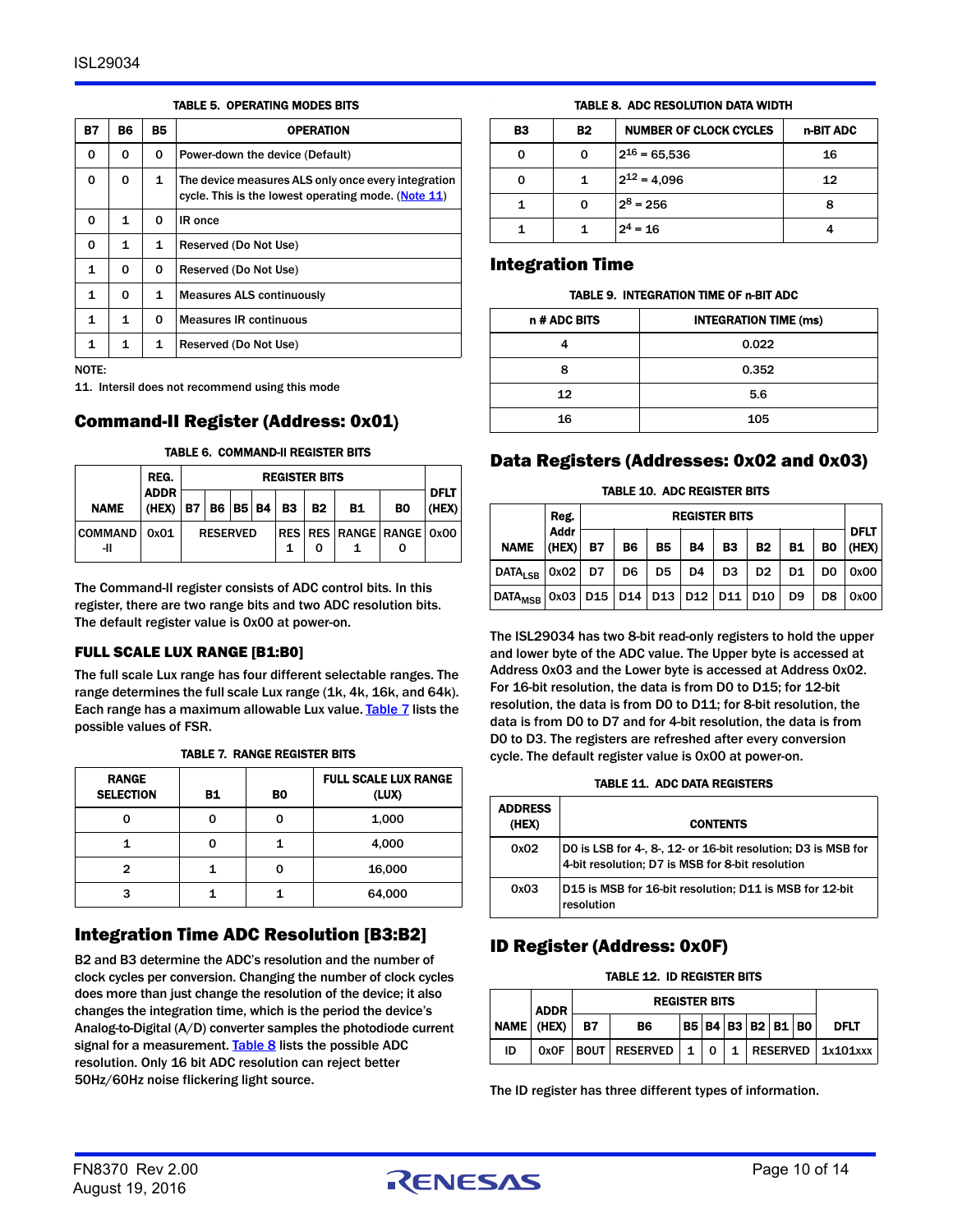#### RESERVED BITS [B2:B0] AND [B6]

All RESERVED bits on the ISL29034 are Intersil used bits only. Bit0 to Bit2 and Bit6 are RESERVED bits where their value might change without any notification to the user. It is advised when using the identification bits to identify the device in a syste, the software should mask the Bit0 to Bit2 and Bit6 to Bit7 to properly identify the device.

#### DEVICE ID BITS [B5:B3]

The ISL29034 provides 3 bits to identify the device in a system. These bits are located on register address 0x0F, Bit3 to Bit5. The identification bit value for the ISL29034 is xx101xxx. The device identification bits are read only bits. It is important to notice that Bit7 is a status bit for Brownout Condition (BOUT).

#### BROWNOUT STATUS BIT TO BOUT [B7]

Bit7 on register address 0x0F is a status bit for Brownout Condition (BOUT). The default value of this bit is "BOUT =  $1$ " during the initial power-up, which indicates the device may possibly have gone through a brownout condition. Therefore, the status bit should be reset to "BOUT =  $0$ " by an I<sup>2</sup>C write command during the initial configuration of the device.

The default register value is 0xA8 at power-on.

# Applications Information

[Figure 15](#page-10-0) is a normalized spectral response of various types of light sources for reference.



<span id="page-10-0"></span>FIGURE 15. NORMALIZED SPECTRAL RESPONSE OF LIGHT SOURCES

## Calculating Lux

The ISL29034's ADC output codes, DATA, are directly proportional to Lux in the ambient light sensing.

$$
E_{cal} = \alpha \times \text{DATA} \tag{Eq. 1}
$$

Where  $E_{cal}$  is the calculated Lux reading. The constant  $\alpha$  is determined by the full-scale range and the ADC's maximum output counts. The constant is independent of the light sources (fluorescent, incandescent and sunlight) because the light sources IR component is removed during the light signal process. The constant can also be viewed as the sensitivity (the smallest Lux measurement the device can measure).

$$
\alpha = \frac{\text{Range}}{\text{Count}_{\text{max}}} \tag{Eq. 2}
$$

Where, Range is defined in Table  $7$  on [page 10.](#page-9-2) Count<sub>max</sub> is the maximum output counts from the ADC.

The transfer function used for n-bits ADC becomes:

$$
E_{cal} = \frac{Range}{2^n} \times DATA
$$
 (EQ. 3)

Where  $n = 4$ , 8, 12 or 16. This is the number of ADC bits programmed in the command register.  $2^n$  represents the maximum number of counts possible from the ADC output. Data is the ADC output stored in the data registers (02 hex and 03 hex).

## Enhancing EV Accuracy

The device has on-chip passive optical filter designed to block (reject) most of the incident Infra Red. However, EV measurement may be vary under differing IR-content light sources. In order to optimize the measurement variation between differing IR-content light sources, ISL29034 provides IR channel, which is programmed at COMMAND-1 (Reg0x0) to measure the IR level of differing IR-content light sources.

The ISL29034's ADC output codes, DATA, are directly proportional to the IR intensity received in the IR sensing.

<span id="page-10-2"></span>
$$
DATA_{IR} = \beta \times E_{IR}
$$
 (EQ.4)

Then EV accuracy can be found in **Equation 5:** 

<span id="page-10-1"></span>
$$
EV_{Accuracy} = KxDATA_{EV} + \beta \times DATA_{IR}
$$
 (EQ. 5)

Here,  $DATA_{EV}$  is the received ambient light intensity ADC output codes. K is a resolution of visible portion. Its unit is Lux/count. The typical value of K is 0.82. DATA $_{IR}$  is the received IR intensity. The constant  $\beta$  changes with the spectrum of background IR, such as A, F2 and D65 ([Notes 8](#page-3-0),  $9$  and  $10$ ). The  $\beta$  also changes with the ADC's range and resolution selections. A typical  $\beta$  for Range1 and Range2 is -11292.86 and Range3 and Range4 is 2137.14 without IR tinted glass.

## Noise Rejection

Electrical AC power worldwide is distributed at either 50Hz or 60Hz. Artificial light sources vary in intensity at the AC power frequencies. The undesired interference frequencies are infused on the electrical signals. This variation is one of the main sources of noise for the light sensors. Integrating type ADC's have excellent noise-rejection characteristics for periodic noise sources whose frequency is an integer multiple of the conversion rate. By setting the sensor's integration time to an integer multiple of periodic noise signal, the performance of an ambient light sensor can be improved greatly in the presence of noise. In order to reject the AC noise, the integration time of the sensor must to adjusted to match the AC noise cycle. For instance, a 60Hz AC unwanted signal's sum from 0ms to k\*16.66ms ( $k = 1, 2...k_i$ ) is zero. Similarly, setting the device's integration time to be an integer multiple of the periodic noise signal, greatly improves the light sensor output signal in the presence of noise.

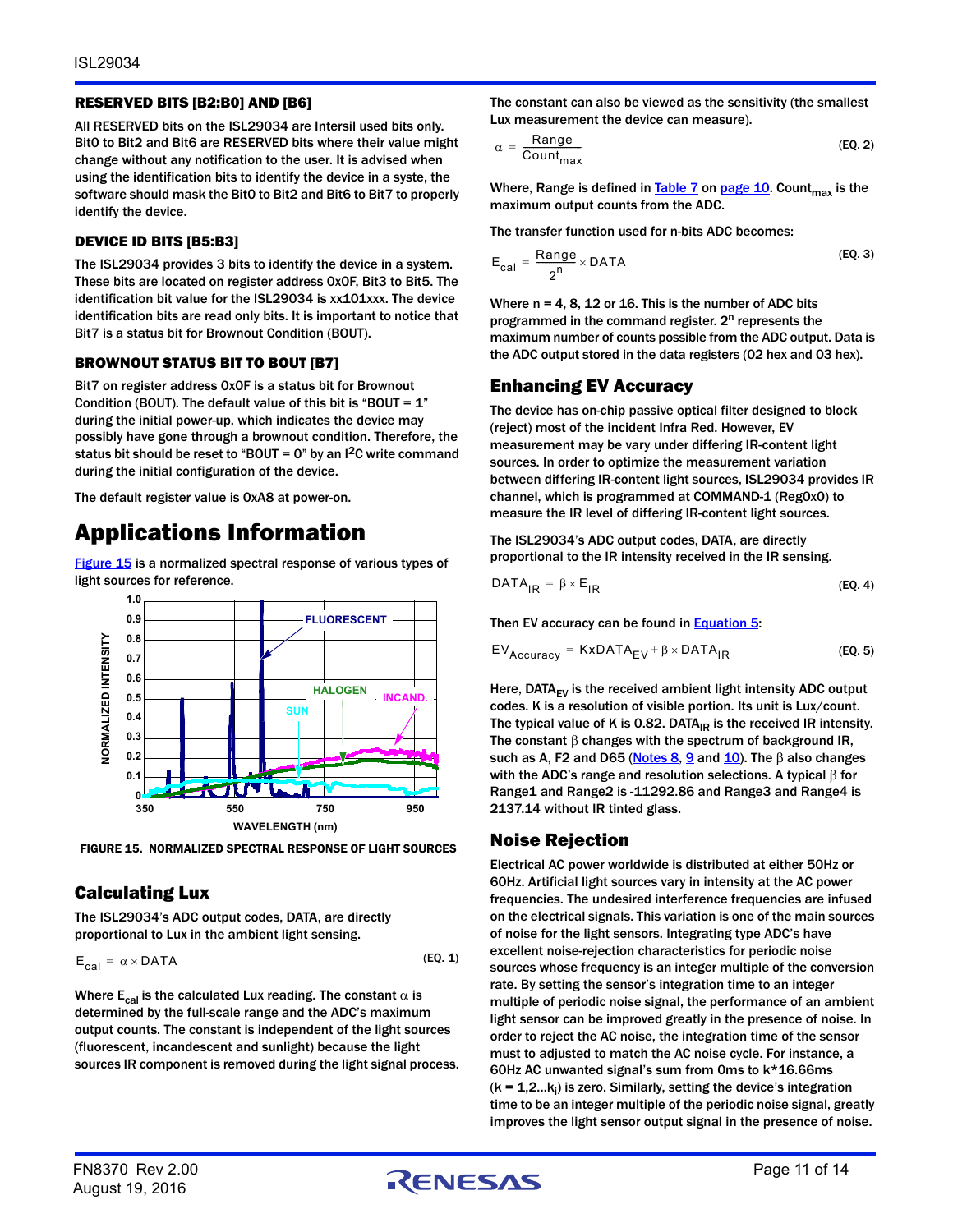#### Suggested PCB Footprint

It is important that users check **TB477** "Surface Mount Assembly Guidelines for Optical Dual Flat Pack No Lead (ODFN) Package" before starting ODFN product board mounting.

#### Board Mounting Considerations

For applications requiring the light measurement, the board mounting location should be reviewed. The device uses an Optical Dual Flat Pack No Lead (ODFN) package, which subjects the die to mild stresses when the printed circuit (PC) board is heated and cooled, which slightly changes the shape. Because of these die stresses, placing the device in areas subject to slight twisting can cause degradation of reference voltage accuracy. It is normally best to place the device near the edge of a board, or on the shortest side, because the axis of bending is most limited in that location.

## Layout Considerations

The ISL29034 is relatively insensitive to layout. Like other I<sup>2</sup>C devices, it is intended to provide excellent performance even in significantly noisy environments. There are only a few considerations that will ensure best performance.

Route the supply and I2C traces as far as possible from all sources of noise. Use two power-supply decoupling capacitors, 1µF and 0.1µF, placed close to the device.

## Soldering Considerations

Convection heating is recommended for reflow soldering; direct-infrared heating is not recommended. The plastic ODFN package does not require a custom reflow soldering profile and is qualified to +260°C. A standard reflow soldering profile with a +260°C maximum is recommended.



#### Temperature Coefficient

The limits stated for Temperature Coefficient (TC) are governed by the method of measurement. The "Box" method is usually used for specifying the temperature coefficient. The overwhelming standard for specifying the temperature drift of a reference is to evaluate the maximum voltage change over the specified temperature range. This yields ppm/°C, and is calculated using **[Equation 4:](#page-10-2)** 

$$
TC = \frac{V_{HIGH} - V_{LOW}}{V_{NOMINAL} \times (T_{HIGH} - T_{LOW})} \times 10^6
$$
 (EQ. 6)

Where:

V<sub>HIGH</sub> is the maximum reference voltage over the temperature range.

V<sub>LOW</sub> is the minimum reference voltage over the temperature range.

 $V_{\text{NOMINAL}}$  is the nominal reference voltage at +25 $^{\circ}$ C.

 $T_{\text{HIGH}}$  -  $T_{\text{LOW}}$  is the specified temperature range (°C).

## Digital Inputs and Termination

The ISL29034 digital inputs are guaranteed to CMOS levels. The internal register is updated on the rising edge of the clock. To minimize reflections, proper termination should be implemented. If the lines driving the clock and the digital inputs are 50Ω lines, then 50Ω termination resistors should be placed as close to the sensor inputs as possible, connected to the digital ground plane (if separate grounds are used).

## Typical Circuit

A typical application for the ISL29034 is shown in **Figure 16**. The ISL29034's I2C address is internally hard-wired as 1000100. The device can be tied onto a system's  $1^2C$  bus together with other  $1^2C$ compliant devices.



<span id="page-11-0"></span>FIGURE 16. ISL29034 TYPICAL CIRCUIT FIGURE 17. 4 LD ODFN SENSOR LOCATION OUTLINE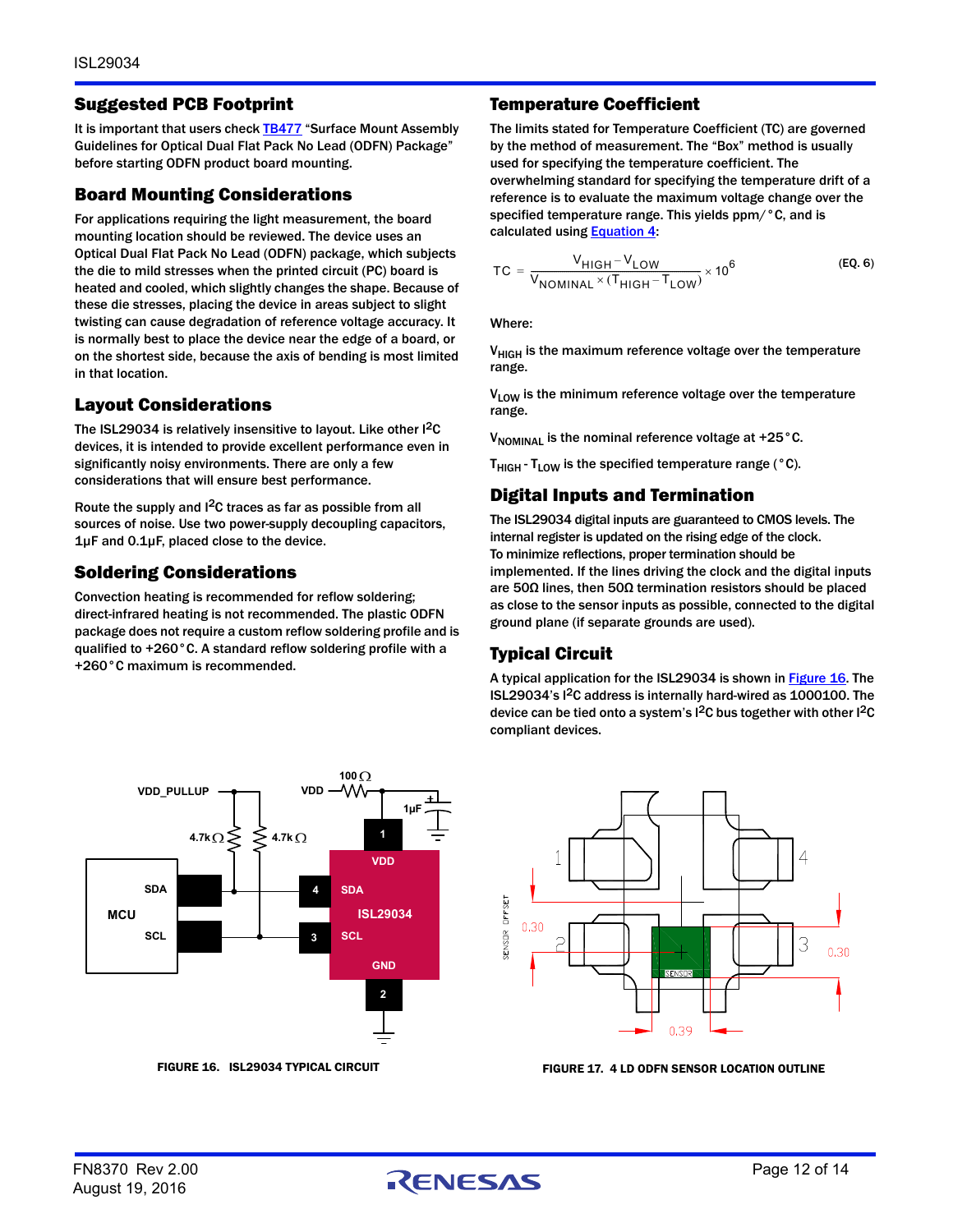|                                                                        | Revision History The revision history provided is for informational purposes only and is believed to be accurate, however, not |
|------------------------------------------------------------------------|--------------------------------------------------------------------------------------------------------------------------------|
| warranted. Please go to web to make sure you have the latest revision. |                                                                                                                                |

| <b>DATE</b>     | <b>REVISION</b> | <b>CHANGE</b>                                                                                                                                                                                                                                                                                                                                                                                                                                                                                                                                                                           |
|-----------------|-----------------|-----------------------------------------------------------------------------------------------------------------------------------------------------------------------------------------------------------------------------------------------------------------------------------------------------------------------------------------------------------------------------------------------------------------------------------------------------------------------------------------------------------------------------------------------------------------------------------------|
| August 19, 2016 | <b>FN8370.2</b> | - Figure 2 on page 1: Updated y-axis titles.<br>- On page 4: Added typical value of VOL (0.06)<br>-On page 6: Corrected Figure 5 graph and label, corrected graph of Figure 6, corrected Figure 8 label (removed<br>under F2 light source).<br>- Added table of "key differences" on page 1.<br>- Updated the L4.1.5x1.3 Package Outline Drawing to the latest revision:<br><b>Tiebar Note updated</b><br>From: Tiebar shown (if present) is a non-functional feature.<br>To: Tiebar shown (if present) is a non-functional feature and may be located on any of the 4 sides (or ends). |
| April 9, 2014   | FN8370.1        | <b>Initial Release</b>                                                                                                                                                                                                                                                                                                                                                                                                                                                                                                                                                                  |

# About Intersil

Intersil Corporation is a leading provider of innovative power management and precision analog solutions. The company's products address some of the largest markets within the industrial and infrastructure, mobile computing and high-end consumer markets. For the most updated datasheet, application notes, related documentation and related parts, please see the respective product information page found at [www.intersil.com.](http://www.intersil.com?utm_source=intersil&utm_medium=datasheet&utm_campaign=isl29034-ds-about)

You may report errors or suggestions for improving this datasheet by visiting [www.intersil.com/ask](http://www.intersil.com/en/support.html?OrganizationID=784358&p=createnewticket&p_href=http%3A%2F%2Fwww.intersil.com%2Fen%2Fsupport.html).

Reliability reports are also available from our website at [www.intersil.com/support](http://www.intersil.com/en/support/qualandreliability.html?utm_source=intersil&utm_medium=datasheet&utm_campaign=isl29034-ds-about#reliability).

© Copyright Intersil Americas LLC 2013-2016. All Rights Reserved. All trademarks and registered trademarks are the property of their respective owners.

For additional products, see [www.intersil.com/en/products.html](http://www.intersil.com/en/products.html?utm_source=Intersil&utm_medium=datasheet&utm_campaign=disclaimer-ds-footer)

[Intersil products are manufactured, assembled and tested utilizing ISO9001 quality systems as noted](http://www.intersil.com/en/products.html?utm_source=Intersil&utm_medium=datasheet&utm_campaign=disclaimer-ds-footer) in the quality certifications found at [www.intersil.com/en/support/qualandreliability.html](http://www.intersil.com/en/support/qualandreliability.html?utm_source=Intersil&utm_medium=datasheet&utm_campaign=disclaimer-ds-footer)

*Intersil products are sold by description only. Intersil may modify the circuit design and/or specifications of products at any time without notice, provided that such modification does not, in Intersil's sole judgment, affect the form, fit or function of the product. Accordingly, the reader is cautioned to verify that datasheets are current before placing orders. Information furnished by Intersil is believed to be accurate and reliable. However, no responsibility is assumed by Intersil or its subsidiaries for its use; nor for any infringements of patents or other rights of third parties which may result from its use. No license is granted by implication or otherwise under any patent or patent rights of Intersil or its subsidiaries.*

For information regarding Intersil Corporation and its products, see [www.intersil.com](http://www.intersil.com?utm_source=intersil&utm_medium=datasheet&utm_campaign=disclaimer-ds-footer)

August 19, 2016